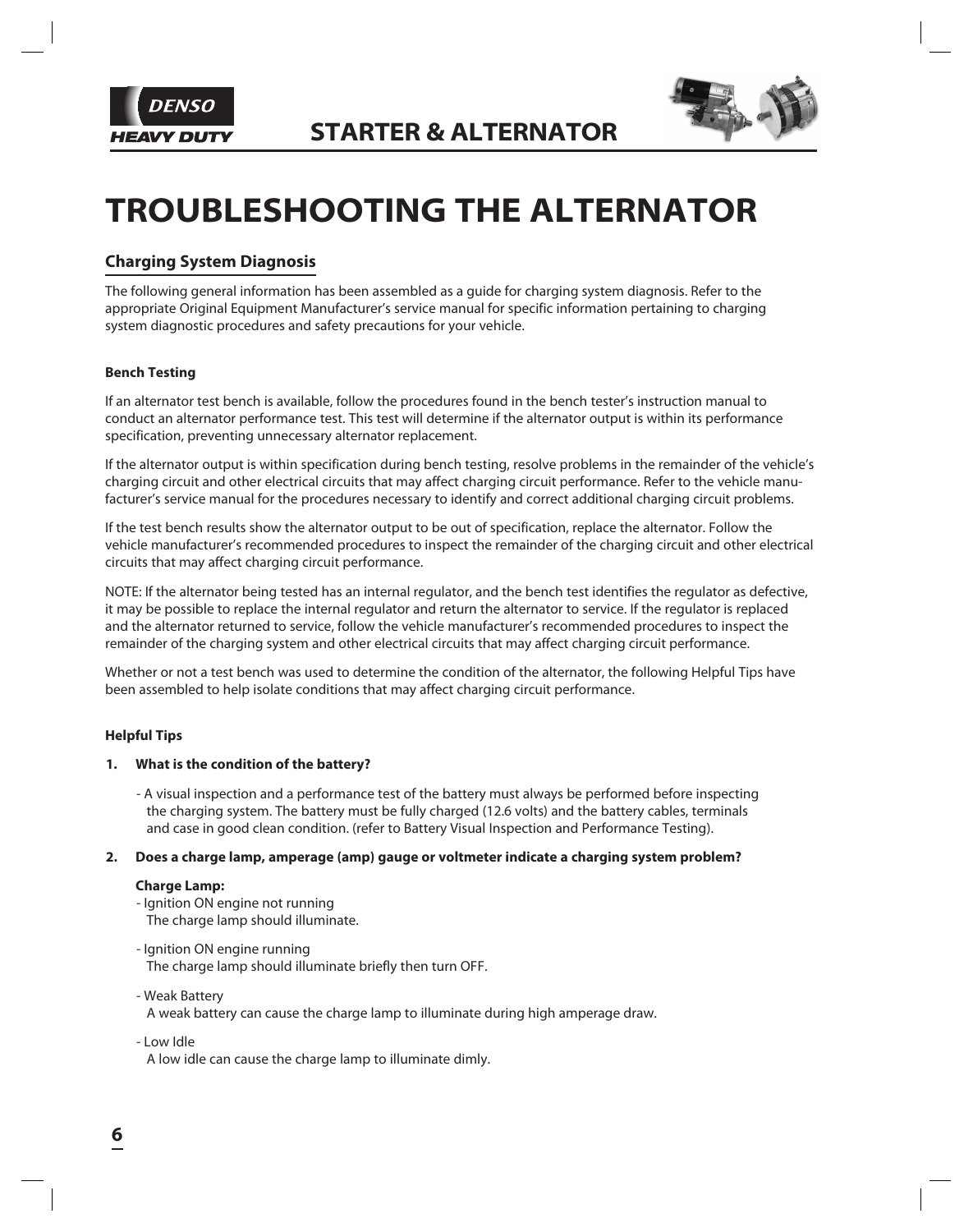



- Poor Wiring

Corroded, broken, loose or frayed wires/connections could cause the charge lamp to illuminate during idle.

- Open Charge Lamp Some charging systems will not properly operate if the charge lamp bulb fails.

#### **Amp Gauge:**

- Ignition ON engine not running The amp gauge should read zero or slightly below.
- Ignition ON engine running

The amp meter should display a current output above zero. It will display a different level of charge depending on what electrical circuits are operating. A negative charge indicates the battery is discharging quicker than the charging system can supply current.

- Wires and connectors

Corroded, broken, loose or frayed wires/connections could cause zero or erratic readings on the gauge.

#### **Voltmeter:**

- Ignition ON and engine not running

Gauge readings should be between 12.0 and 12.6 volts with the ignition ON and the engine not running. A readings below 12 volts could indicate insufficient charging, low battery, corroded, broken, loose or frayed wires/connections.

#### - Ignition ON and engine running

Gauge readings should be between 13.0 and 14.2 volts with the ignition ON and the engine running. A reading exceeding 14.2 volts could indicate a bad battery, failed regulator or poor wire connections. A reading below 13.2 volts could indicate a failed alternator or corroded, broken, loose or frayed wires/connections.

#### **3. Are any fuses open?**

- Check the fuses in all the fuse box(s). An open fuse indicates circuit problem(s) which may have an affect on the charging circuit. Check the owners manual or the manufacturer's service manual for the location of each fuse box.

#### **4. Is the fuseable link(s) open?**

- There may be several fuseable links controlling battery voltage to the vehicle's electrical circuits. If a fusible link is open, supply voltage will be completely lost to all electrical systems or to the electric circuit(s) that the open fuseable link controls. Check the owners manual or the manufacturer's service manual for the location of each fuseable link.

#### **5. Is the alternator's drive belt tension within specification?**

#### **Too loose**

- If the drive belt is too loose, it will slip around the pulley causing the alternator to charge irregularly or not at all.

#### **Too tight**

- If the drive belt is too tight, internal bearing damage will cause premature alternator failure.